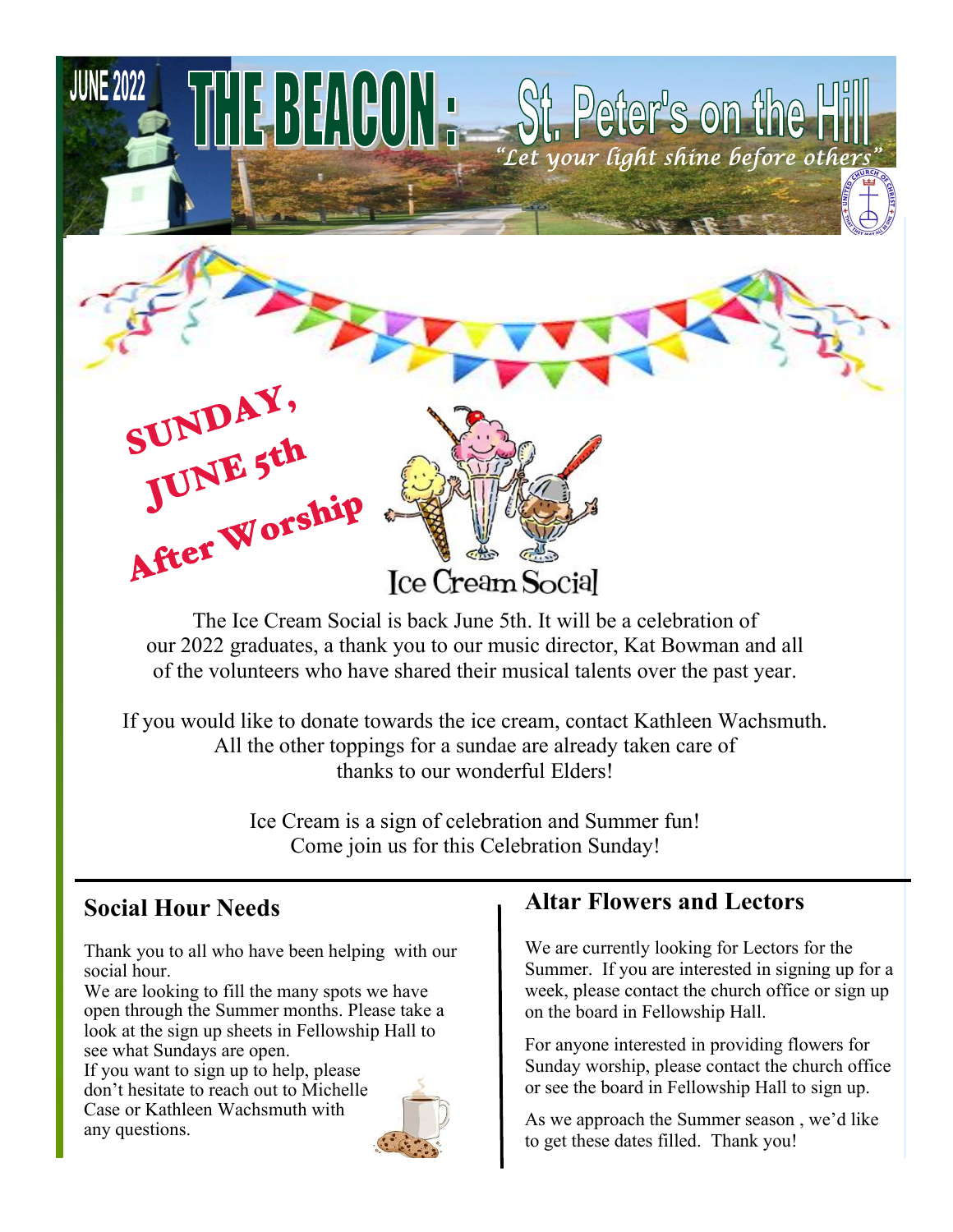# **Bethany Dinner**



We will be providing a meal at Bethany on Tuesday, June 7th. We are planning to provide 25-30 pizzas, soda, cookies, graham crackers, chocolate, and marshmallows. Please plan to arrive at Bethany between 5:30 PM - 5:45 PM as

we would like to start eating by 6 PM. GPS address is 198 W Ryeland Rd, Womelsdorf, PA 19567. There will be a sign-up sheet in Fellowship Hall. We will be accepting donations of the above items along with any monetary donations if anyone would like to contribute. Please contact Maureen Wookey at [mwookey17@hotmail.com](mailto:mwookey17@hotmail.com) or 610-304-1098 if you have any questions.

# **Sunset on the Hill**



Calling all adults (21 and over) please bring your

favorite chair, food, beverage and watch the sunset at our beautiful church on the hill. Music will be provided. Mark your calendar Saturday, June  $18<sup>th</sup>$  from 7:00 PM - 9:00 PM. This is a weather permitting event.

### **SEWING CIRCLE NEWS**



**The Sewing Circle's June picnic will be** at Wendy and Dick Sherman's this year on Thursday June 9th. The Sherman's are providing hamburgers and hot dogs and beverages. Arrive around 11:30 with a

covered dish to share and sun hat and sun screen. The Sherman's address is 3451 Wells Rd., Malvern. Micki Menkins and Kathleen Wachsmuth will be happy to provide transportation if you need a ride.



Starting in September of 2022 the Home School will be renting out building 5 days a week. It was voted on to change our meeting day back to the second Wednesday of the month. It was only changed to Thursday because the Home School wasn't in our building on a Thursday and now that doesn't matter.



### **High School**

Isabella Griffetts is graduating from Phoenixville High School and will be attending Penn State University and will study Psychology

### **College**

Eric Hanson graduated Summa Cum Laude from West Chester University with a degree in Political Science

Mackenzie Wookey graduated Magna Cum Laude from the University of South Florida with a BS in Environmental Science and Policy.

Nick Warner graduated from Villanova University with a Bachelor of Arts in Political Science. Nick has been commissioned as 2nd Lieutenant US Army Field Artillery

### **Graduate School**

Emily J. Gorge, Esq. graduated from the University of Pennsylvania on May 15, 2022 with a masters degree in legal and political philosophy.



Please join us in congratulating these students on their hard work, perseverance and extreme flexibility that has led them to their various diplomas! We wish each of these students all the best of luck as they start their next journey!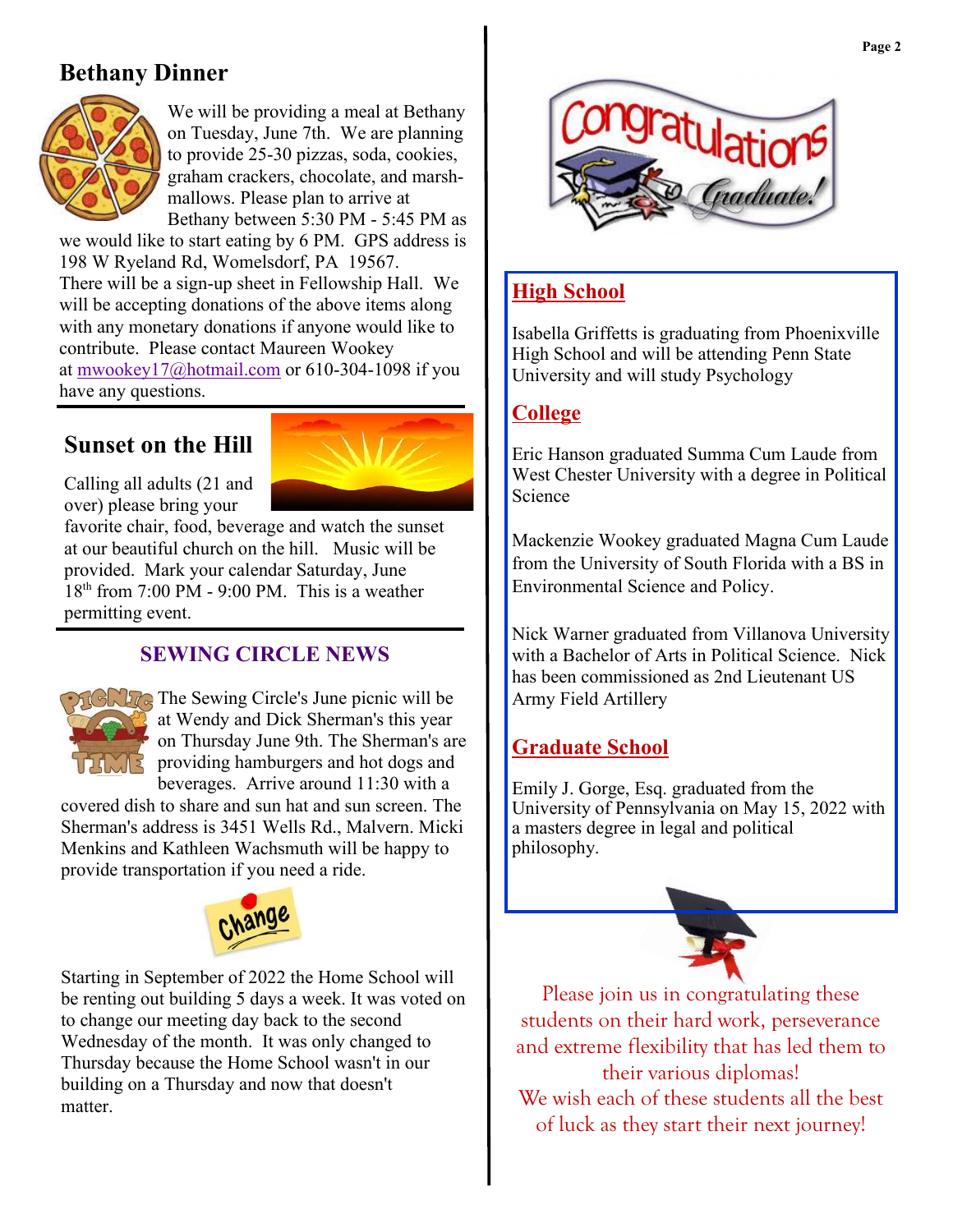# **June Birthdays**

| Raymond Merryman     | 6/1  |
|----------------------|------|
| <b>Gary Cornog</b>   | 6/2  |
| Alyson Bierer        | 6/5  |
| Nick Warner          | 6/5  |
| <b>Bill Latta</b>    | 6/8  |
| Kathy Krasley        | 6/9  |
| Jim Kelly            | 6/10 |
| <b>Tim Maguire</b>   | 6/10 |
| <b>Ellie Stein</b>   | 6/10 |
| Isabella Griffetts   | 6/11 |
| <b>Scott Maguire</b> | 6/11 |
| <b>Jesse Green</b>   | 6/11 |
| Samuel Wachsmuth     | 6/11 |
| <b>Gail Dewees</b>   | 6/14 |
| Kathryn Kelly        | 6/15 |
| John Gingrich        | 6/16 |
| <b>Nancy Norris</b>  | 6/17 |
| John Stewart         | 6/17 |
| <b>Wendy Sherman</b> | 6/19 |
| Laura Dick           | 6/22 |
| Dan Raichle          | 6/24 |
| <b>Reid Smith</b>    | 6/25 |
| Kendall Johnson      | 6/25 |
| Jonathan Booraem     | 6/25 |
| Julia Barry          | 6/27 |
| Mitchell Warner      | 6/27 |
| Caroline Booraem     | 6/27 |
| Leila Page           | 6/28 |
| Sally Gale           | 6/28 |
| <b>Gail Raichle</b>  | 6/29 |
| Diane Yeakle         | 6/29 |
| Fred Wookey III      | 6/30 |

# **Anniversaries**

Douglas and Julia Beatty Michael and Karen Dick Ken and Barbara Emery David and Sally Gale Jim and Evelyn Hall Sean and Denise Harlow Paul and Alexis McCarthy Richard and Jan Mest McKendred and Reka Nance Geoff and Janene Osborne Dale and Susan Reichenbach Dick and Wendy Sherman Peter and Cindy Warner Jennifer and Andrew Basile

# Happy Father's Day

God took the strength of a mountain, The majesty of a tree, The warmth of a summer sun, The calm of a quiet sea, The generous soul of nature, The comforting arm of night, The wisdom of the ages, The power of the eagle's flight, The joy of a morning in spring, The faith of a mustard seed, The patience of eternity, The depth of a family need, Then God combined these qualities, When there was nothing more to add, He knew His masterpiece was complete, And so, He called it… Dad *~Author Unknown*



# Wedding

On Saturday, May 21st, Julia Barry and Zachary Griffith were married here at St. Peter's.



# **Pastor on Vacation**

Pastor Doug and his family will be away on vacation from Monday, June 20 – 28.

Worship on June 26 will be led by the Rev. Angelee Benner-Smith, recently retired as pastor of East Goshen UCC in West Chester.

For emergencies, please call Pastor Doug on his cell phone: 610-597-2245.